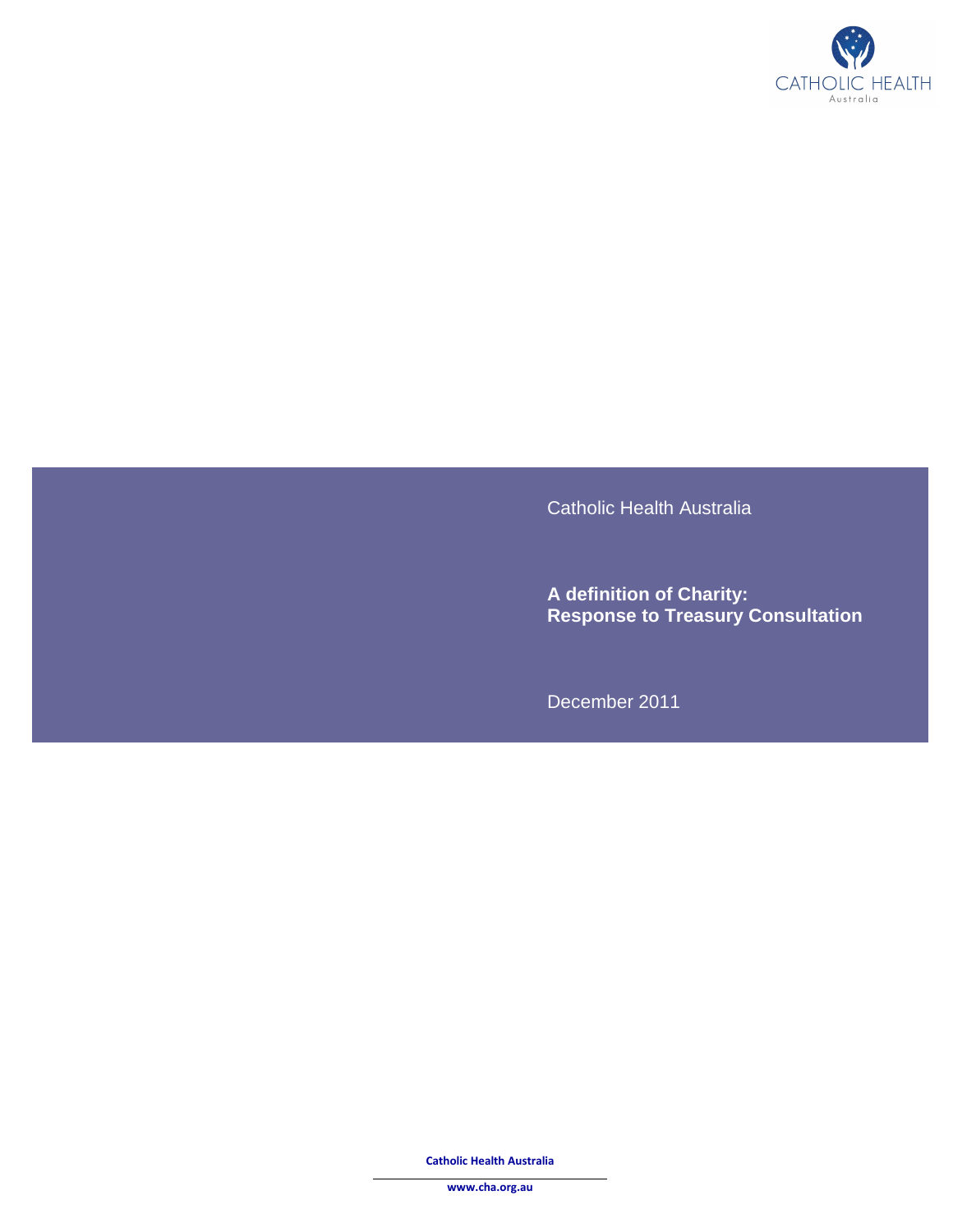

## **Table of contents**

## **About Catholic Health Australia**

 21 public hospitals, 54 private hospitals, and 550 aged care facilities are operated by different bodies of the Catholic Church within Australia. These health and aged care services are operated in fulfilment of the mission of the Church to provide care and healing to all those who seek it. Catholic Health Australia is the member organisation of these health and aged care services. Further detail on Catholic Health Australia can be obtained at www.cha.org.au.

 © Catholic Health Australia, Canberra, Australia, 2011. This article may be reproduced and distributed in any medium, but must be properly cited. It may not be sold or used for profit in any form without express permission of Catholic Health Australia.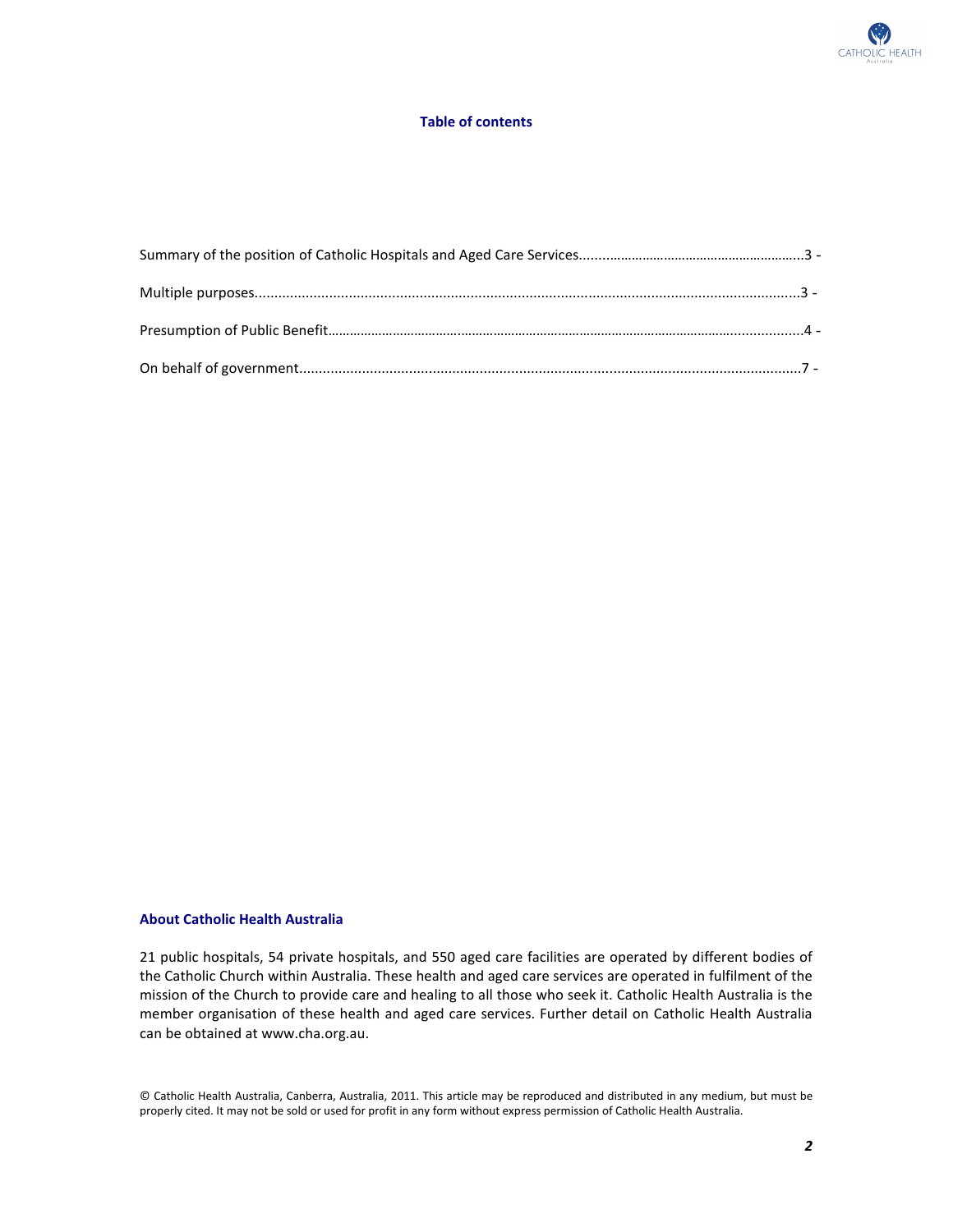

### **Summary**

 The Catholic Health Australia (CHA) network of public hospitals, private hospitals, residential aged care services, community aged care services, and home nursing services do not oppose the codification of the current common law definition of charity. We do however question why codification is required, being of the view that current arrangements sufficiently facilitate the smooth delivery of health and aged care services and the move to codification risks unintentionally disturbing the smooth delivery of those services.

 The Treasury discussion paper proposes that codification of charity provide a definition that:

- • requires an entity to be a not-for-profit;
- for its dominant purpose to be charitable;
- for it to be of public benefit;
- • for it not to engage in activities that do not further, or are not in aid of, its dominant purpose;
- that it not have a disqualifying purpose;
- • that it not engage in conduct that constitutes a serious offence;
- and that it not be an individual, partnership, a political party, a superannuation fund or a government body.

 The CHA network of hospitals and aged care services would not be adversely impacted by the codification of law that reflected these seven elements. However, the way in which three of these elements could be codified gives rise to the potential of unintended consequences. Specifically, provision in a future law would need to be made to:

- • Recognise charities often do and should be encouraged to have multiple purposes, with only the dominant purpose being relevant to determining if the entity is properly designated as a charity;
- • Retain the current common law and  *Taxation Ruling 2011/4* precedents that enable a presumption of public benefit; and
- • Retain the current common law approach to the exclusion of 'government bodies' from being defined as charitable.

 These three matters are discussed in some detail in the body of this submission. CHA's support for the codification of the current definition of charity is dependent on a future law satisfactorily addressing these three elements and:

- • The Council of Australian Governments agreeing that all States and Territories will adopt a common codified definition of charity prior to it coming into effect, such that there be national legal consistency; and that
- • An undertaking be given by the Australian Government to ensure that reporting and compliance with the proposed definition create no unreasonable administrative of cost burden on charitable organisations.

 In providing this submission, we endorse the submission of the Australian Catholic Bishops Conference, a submission that CHA has contributed to in part.

#### **Multiple Purposes**

 The CHA network of hospitals and aged care services generally derive their charitable status under two headings simultaneously. The first heading is that of the advancement of religion, as all CHA network hospitals and aged care services are first and foremost established as part of the healing ministry of the Catholic Church. Each particular hospital or aged care service also claims charitable status under the heading of *"other purposes beneficial to the community:"* 

- • Hospitals claim their status for their purpose of *"supporting the relief of sickness;"* and
- • Aged care and disability services derive their status for their purpose of *"meeting a community need."*

 We note that paragraph 51 of the Treasury discussion paper does not propose to limit the number of purposes a charity may have. This capacity for any future law to also continue to recognise the multiple purposes of charities is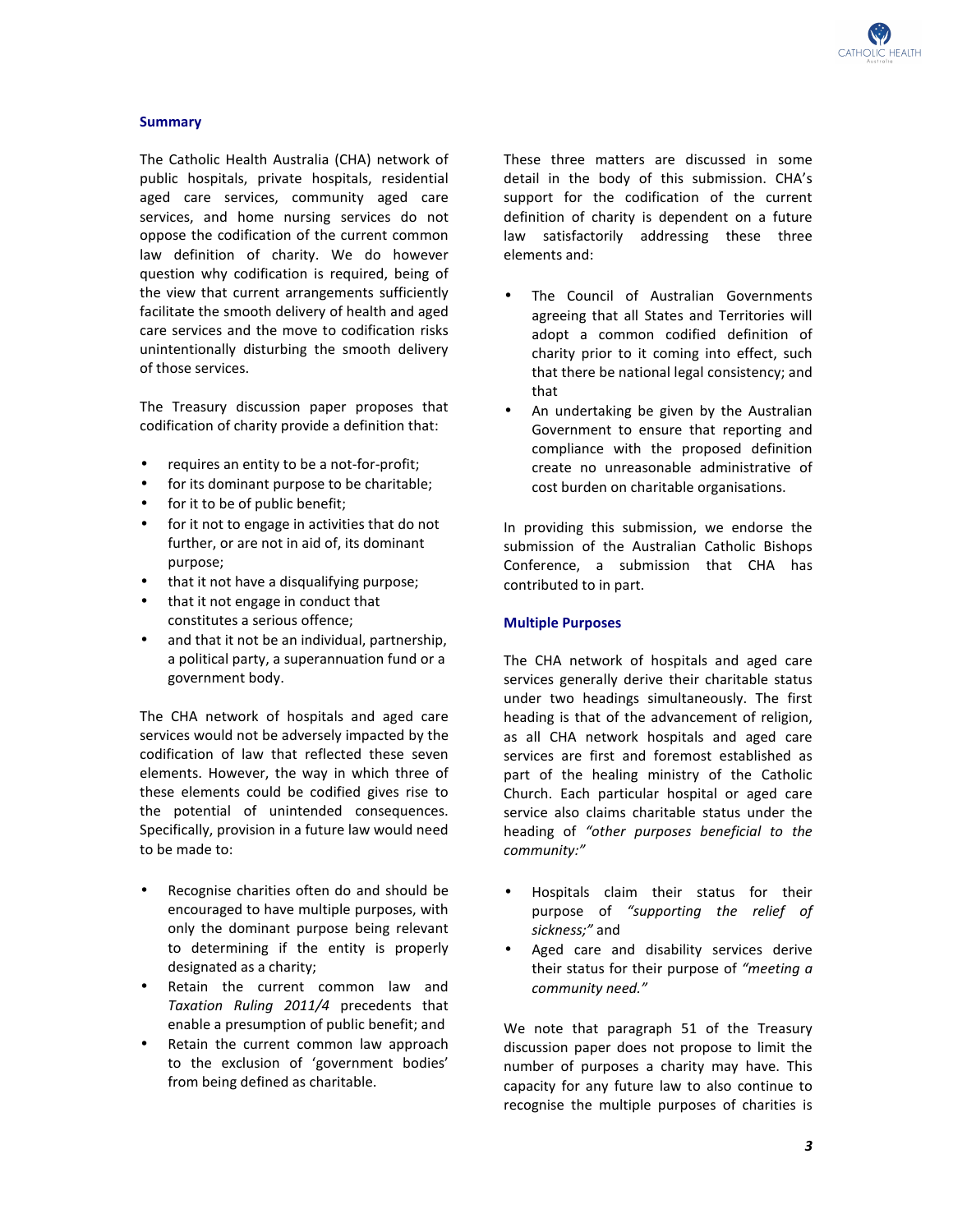particularly important to the CHA network of hospitals and aged care services who have dominant purposes of advancing religion and  *"supporting the relief of sickness"* and "*meeting a community need."* 

 In fulfilling these dominant purposes, a range of other enterprises are also conducted in support of achieving the dominant purpose. Other enterprises might include the operation of a car park as part of the broader operation of a hospital, or the renting of premises within an aged care facility to small business operators who conduct newsagencies or cafes for the benefit of aged care service consumers. The operating of car parks, cafes, and newsagents is clearly not the dominant purpose of either a hospital or aged care service, but they can often operate as large 'going concerns.' Their presence, and that of other commercial activities, need not negate charitable status in circumstances where the dominant purpose  remains *"supporting the relief of sickness"* or  "*meeting a community need."* 

 Any narrowing of the current practice of assessing a dominant purpose to affirm an entities charitable status may require some entities within the CHA network of hospitals and aged care services to revise their founding company statutes, company constitutions, structures arrangements in order to retain charitable status under a future more restrictive law. We do not, from the discussion paper, see that such an outcome is either likely or intended and simply consequence occurring. governance structures and operating warn against this unintended

# **Presumption of Public Benefit**

 At various points the Treasury discussion paper raises the prospect of restricting, limiting, or ending the current common practice of enabling charities to recover the cost of providing some services by way of levying of fees or charges. The Discussion Paper raises the possibility of restricting, limiting, or ending cost recovery at paragraphs:

 • 75, where reference is made to Scottish, Ireland, and Northern Ireland's practice of

 assessing if the levying of a fee or charge by a charity is considered so burdensome so as to restrict parts of the public from being a beneficiary of a charity and therefore negating the public benefit to the extent that the entity is no longer deemed a charity;

- 86, where reference is made to the Charity Commission of England and Wales having issued a directive requiring a charity to demonstrate how those who are unable to pay a fee charged by a charity are otherwise able to benefit from its aims in order for the entity to demonstrate its public benefit such that it remains deemed a charity;
- • 8.2(b) on page 30 where it is stated that listing on the Scottish Charity Register requires fees charged by charities not to be  *"unduly restrictive,"* and where this same requirement of the Northern Ireland charitable definition is referred to on page 37 at paragraph 3.3(b).

 In each of these instances drawn from the United Kingdom and Ireland, the presumption of public benefit has been removed from the definition of charity. The removal of the centuries old presumption of public benefit in these counties has given rise to an uncertain application of the law, where charities are being forced to have courts work out just what lawmakers meant by the operation of public benefit where cost recovery for services occurs.  The *Independent Schools Council v The Charity Commission of England and Wales* [2011] UKUT 421 (TCC) is one of what will likely be many English cases that will seek to ascertain the operation of public benefit where cost recovery for service delivery by a charity occurs. This period of legal uncertainty is causing disruption in service planning by charities in England, and is already causing concern among charities in Australia who depend on cost recovery for service delivery.

 In Australia, the CHA network of hospitals and aged care services levy fees and charges where appropriate in order to fund the cost of service delivery. Private hospitals recover their costs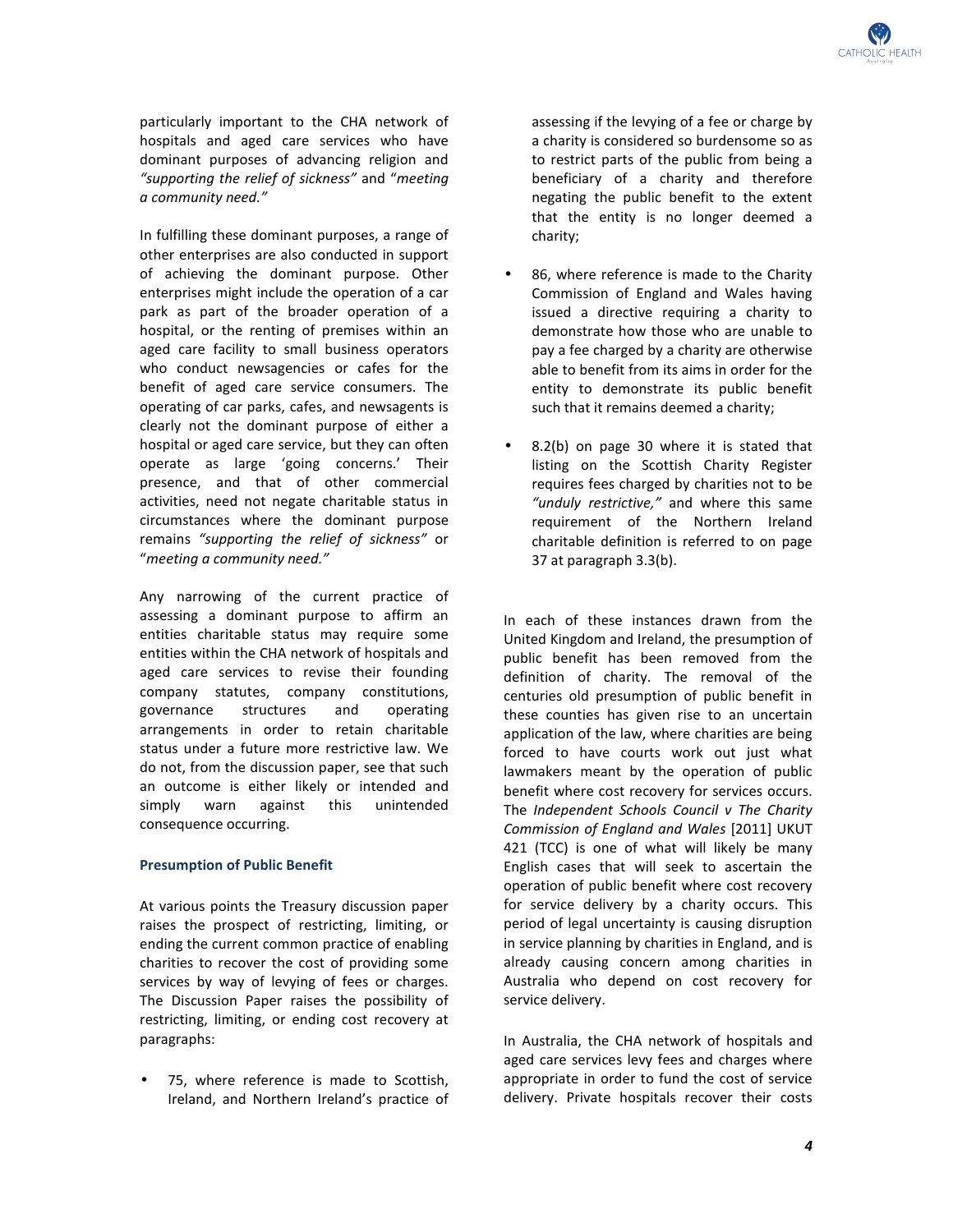

 mostly through reimbursement by private health funds for a patient's hospital care. Public hospitals charge user fees where State or Territory Government's sanction or require a user contribution. Aged Care services charge accommodation or care fees in compliance with  the *Aged Care Act (1997)* Cth. In each case, the presence of user fee does not negate the presumption of a public benefit.

 We argue an Australian definition of charity should retain the presumption of public benefit. Retaining the presumption of public benefit would avoid the almost impossible task of having to define in legislation exactly what service and charge could be subject to cost recovery, and those services and charges that could not.

 We argue the Australian definition of charity need not impose an *"unduly restrictive"* test in considering if a charity is of public benefit where it recovers its costs through fees, charges, levies, or memberships. We make this argument for the following reasons:

#### A) The  **reasonable cost recovery is good public policy:** principle of appropriate and

 The CHA network of hospitals and aged care services recover some of their operating costs by way of fees and charges, as do other charitable health services, aged care services, welfare services, schools, universities, colleges, and an array of other social and human service entities. These entities are performing a public good, and deliver services that government would most likely have to deliver if cost recovery practices were restricted, limited, or ended.

 Costs recovered from those who utilize services are levied on grounds of the capacity of the individual to pay: a 'Meals on Wheels' fee is modest according to the usually limited means of the care recipient. It is a common practice that many within the CHA network of hospitals and aged care services make allowance for service access for those not able to contribute to the service cost at all.

 In recovering costs, no profit or shareholder dividend is paid to any third party. Rather, all funds derived from cost recovery are applied to service delivery and any surpluses are directed to service upgrade or expansion. These elements of the principle of cost recovery are good public policy.

# **B)** � **Current public policy allows charities to recover costs of service delivery**

 Paragraph 144 of *Taxation Ruling 2011/4: Income Tax and Fringe Benefits Tax: Charities*  states that '*the charging of fees to members of the public for goods, services or other benefits that are provided for a purpose that is otherwise charitable is unlikely, on its own, to prevent the purpose being charitable'*. Given that the Ruling affirms that recovery of costs is not contrary to the presence of public benefit, the proposed law in seeking to simply codify the current approach should seek to continue the precedent detailed in the Ruling.

 Taxation Ruling 2011/4 states further that the benefit of a charitable purpose does not have to be for everyone in a community to satisfy the requirement that it be public. Even where benefits are restricted to certain parts of the community only (for example by the charging of fees) then so long as benefits are available to an appreciable portion of the community the public benefit test will be satisfied. The notion of what is for the public benefit is not limited to a closed list at present, and nor should it be as a consequence of the proposed new law.

# **C)** � **A large but unquantified number of charities would be impacted**

 It is not known how many charities in Australia currently derive operating revenue from cost recovery for their services through the levying of fees and charges.

The Productivity Commission $^{\mathsf{i}}$  did not assess how many charities actually levied fees and charges, but the Commission did state *"most rely on private contributions such as fees and charges."*  The Commission found for culture and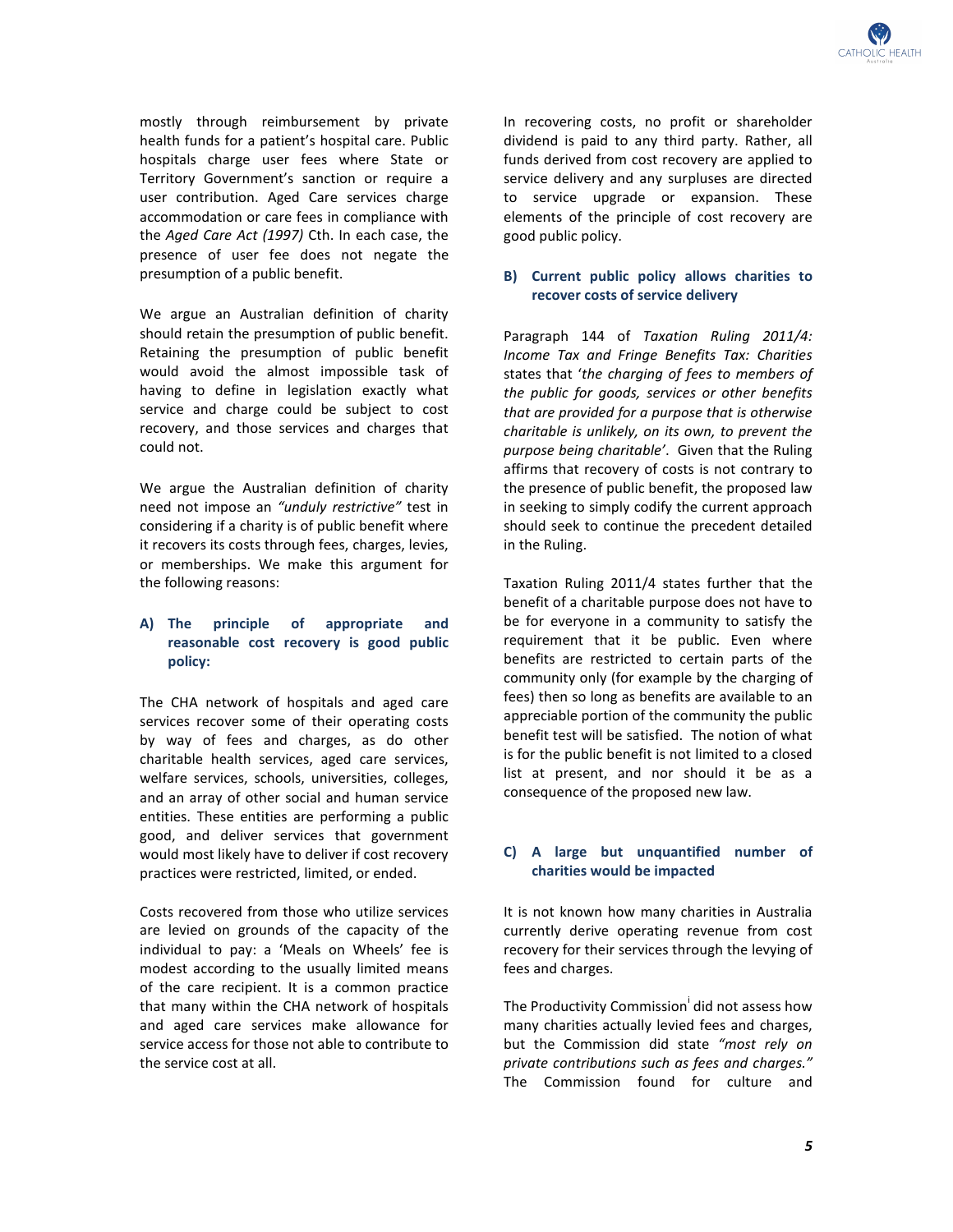

 recreation not-for-profits, fees represented three quarters of total operating revenue.

An ACOSS survey<sup>ii</sup> cited in the Commission report found \$150 million, or nine percent, of total operating revenue of community service organisations (comprising welfare, community care, aged care, child care, and employment training) was derived in 2008 from client fees.

 Whilst it is not possible to quantify the full extent to which charities currently provide services by way of cost recovery, the evidence provided by the Productivity Commission, which we argue underestimates the extent to which cost recovery occurs by charities, at least indicates that removing access to this form of operating revenue would adversely impact a large portion of charitable service delivery across the nation, and in turn, the clients that these charities serve.

## **D)** � **There is no substantiated detriment of current arrangements**

 The Treasury discussion paper does not outline any current detriment arising from existing arrangements that allow charities to recover their costs. In order to establish why current arrangements should be disrupted by the restricting, limitation, or ending of cost recovery, a strong case would need to be made to those charities that utilise the practice as part of their operating revenues. Those charities would need to endorse the case for change. No such case has been made in the Treasury discussion paper.

# **E)** � **Applying an "unduly restrictive" test would be difficult to administer**

 The English application of the requirement to test if a cost recovery charge negates public benefit has proven itself complicated to administer. administer.<br>The *Independent Schools Council v The Charity* 

 *Commission of England and Wales* case is the first key ruling that, if applied in Australia, would disrupt educational service delivery. The need for this test to be litigated underscores the difficulty of overturning several centuries of the  presumption of public benefit and replacing it with a subjective formula.

 We argue the significant and protracted effort that would be required by government and charities to define a public benefit test to suit the needs of all legitimate Australian charities would distract from service delivery. We argue further that creating a workable legislative definition to operate across the entire charitable community might prove impossible, and would probably lead to several years of costly and inefficient definition by the courts (which is appearing to be the English experience).

 On balance, we do not see that the return on investment arising from the likely effort to create a test is warranted.

# **F)** Restricting charities from recovering their  **costs would result in service cuts, leading to new costs for governments**

 No CHA network hospitals or aged care services are solely dependent on cost recovery to fund their services. Most derive revenues from multiple sources. Specific services of charities that are funded by way of cost recovery would, however, be at risk of being scaled back or ceased if the fees or charges that fund them were restricted or ended.

 The types of services that might be at risk would be counseling services to people with mental health challenges, home nursing visits to older Australians otherwise unable to care for themselves, and accommodation services to people with disabilities among others. If these or other services had to be wound back or ceased, demand for the services would continue. Government would be expected to step into the market to ensure smooth service delivery.

 Such an intervention by government into the market would be costly, and not worth the risk in circumstances where the case for restricting or ceasing cost recovery by charities has not been made.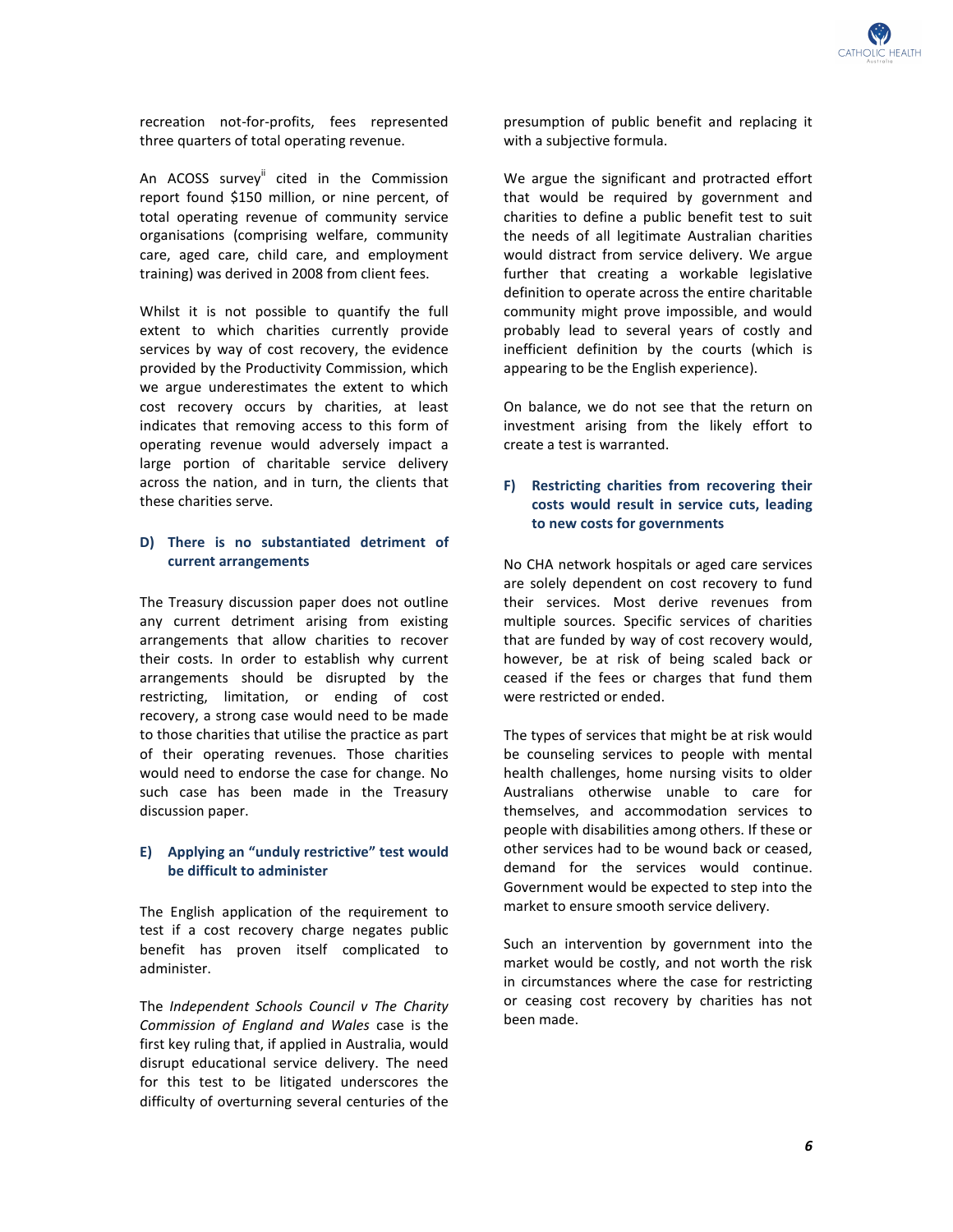

### **On behalf of government**

 The *Charities Bill 2003*, cited by the Treasury discussion paper as the foundation on which a future definition of charity would be based excludes 'government bodies' from the definition of 'charitable body'. The *Charities Bill*  defined 'government bodies' as those including entities controlled by the Commonwealth, a State or Territory, or by a foreign government. No definition of 'control' was provided.

 Applying the reasonable person test, the CHA network of public hospitals and aged care services would not likely be viewed as 'government bodies,' as they are not owned by government. However, these very same public hospitals and aged care services are subject to certain 'control' by Commonwealth, State, and Territory governments, raising the prospect of a court potentially finding that they may fall within the proposed exclusion of 'government bodies' proposed by the *Charities Bill.* For example:

- • The CHA network of public hospitals in Victoria are subject to the provisions of the  *Health Services Act (1988)* Vic which requires they operate subject to direction by the Secretary to the Department of Health; that they accept limits on powers to enter into contracts; and that they require approval to appoint a CEO.
- • The CHA network of public hospitals in NSW are subject to the provisions of the *Health Services Act (1997)* NSW, which require by- laws of these hospitals to be made subject to the approval of the Minister for Health.
- • The CHA network of aged care services, be they residential or community care providers, are subject to the provisions of  the *Aged Care Act (1997)* Cth which requires providers to be approved and subject to operational standards, breach of which can result in service closure.

 If the *Charities Bill* was adopted as currently drafted, immediate uncertainty would be triggered about if these entities would be excluded as charities as a consequence of the  *Charities Bill*'*s* exclusion of 'government bodies' from being charitable.

 Some of the uncertainty about the charitable status of organisations delivering services on behalf of governments was addressed in *Central Bayside General Practice Association Limited formerly known as Central Bayside Division of General Practice Limited v Commissioner of State Revenue* [2006] HCA 43. Question 15 of the Treasury discussion paper asks if, following the decision of the High Court in the Central Bayside decision, the existing definition of 'government body' in the *Charities Bill* is adequate.

adequate.<br>In *Central Bayside Division of General Practice Ltd v Commissioner of State Revenue* [2005] VSCA 168 the Victorian Court of Appeal decided the Central Bayside Division of General Practice was not a charitable body because it performed the work or functions of government and was a  *"creature or agent of government."* 

 That decision was unanimously reversed by the High Court in *Central Bayside General Practice Association Limited formerly known as Central Bayside Division of General Practice Limited v Commissioner of State Revenue* [2006] HCA 43. Members of the Court made the following observations:

- • there is authority to the effect that a hospital subject to the entire control of government officers is charitable;
- • bodies established by statute to effect governmental purposes have sometimes been held capable of being treated as charitable;
- • funds or property placed in the hands of a government or statutory authority may be subject to a charitable trust.

 The discussion paper also raises the question of  *"whether purposes that have been found not to*